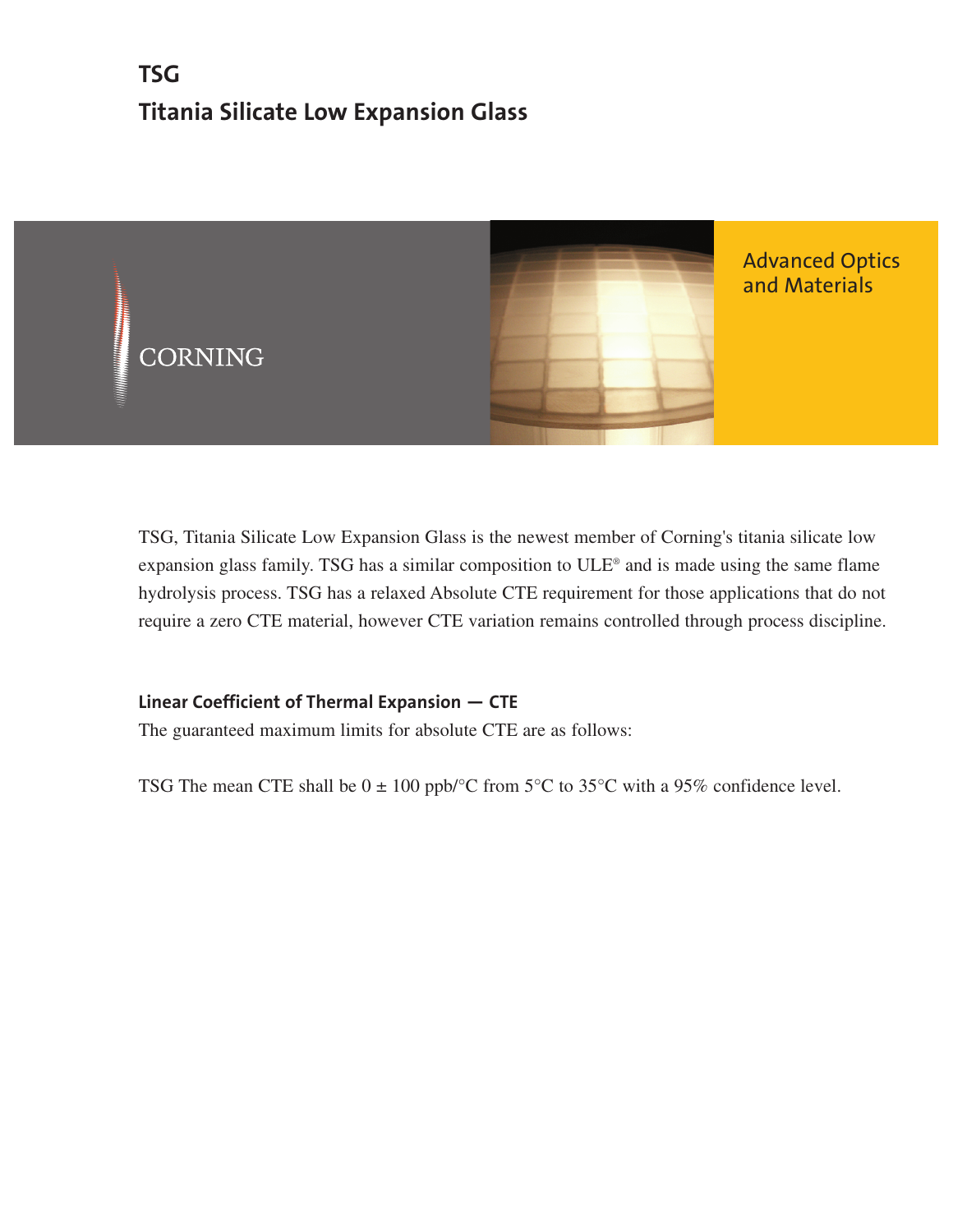# **CTE Variation and Inclusion Quality Grades:**

Inclusion Quality—The guaranteed maximum limits for seeds, bubbles and opaque inclusions are as follows:

# **Quality Grade Selection Chart**

|                          | <b>Maximum CTE</b><br>Variation (ppb/°C) |                | Optical<br><b>Retardation</b>   | <b>Inclusions</b>                                                                                                                                                                                                                                                |                                                         |                                            |
|--------------------------|------------------------------------------|----------------|---------------------------------|------------------------------------------------------------------------------------------------------------------------------------------------------------------------------------------------------------------------------------------------------------------|---------------------------------------------------------|--------------------------------------------|
| Grade                    | Radial<br>Range                          | Axial<br>Range | <b>Birefringence</b><br>(nm/cm) | <b>Inclusion Quality</b>                                                                                                                                                                                                                                         | <b>Diameter</b><br>< 20"                                | <b>Diameter</b><br>20" to 56"              |
| <b>Mirror</b><br>Grade   | 30                                       | 20             | 35                              | <b>Critical Zone:</b><br>Inclusion Max Mean Diameter<br>Inclusions per cubic inch.<br>Avg. no. of inclusions per cubic inch.<br><b>Non-Critical Zone:</b><br>Inclusion Max Mean Diameter<br>Inclusions per cubic inch.<br>Avg. no. of inclusions per cubic inch. | 0.040"<br>$\overline{4}$<br>0.1<br>0.100"<br>N/S<br>0.2 | 0.080"<br>6<br>0.2<br>0.250"<br>N/S<br>0.6 |
| <b>Standard</b><br>Grade | 30                                       | 20             | 35                              | Inclusion Max Mean Diameter<br>Inclusions per cubic inch.<br>Avg. no. of inclusions per cubic inch.                                                                                                                                                              | 0.100"<br>N/S<br>0.2                                    | 0.250"<br>N/S<br>0.6                       |



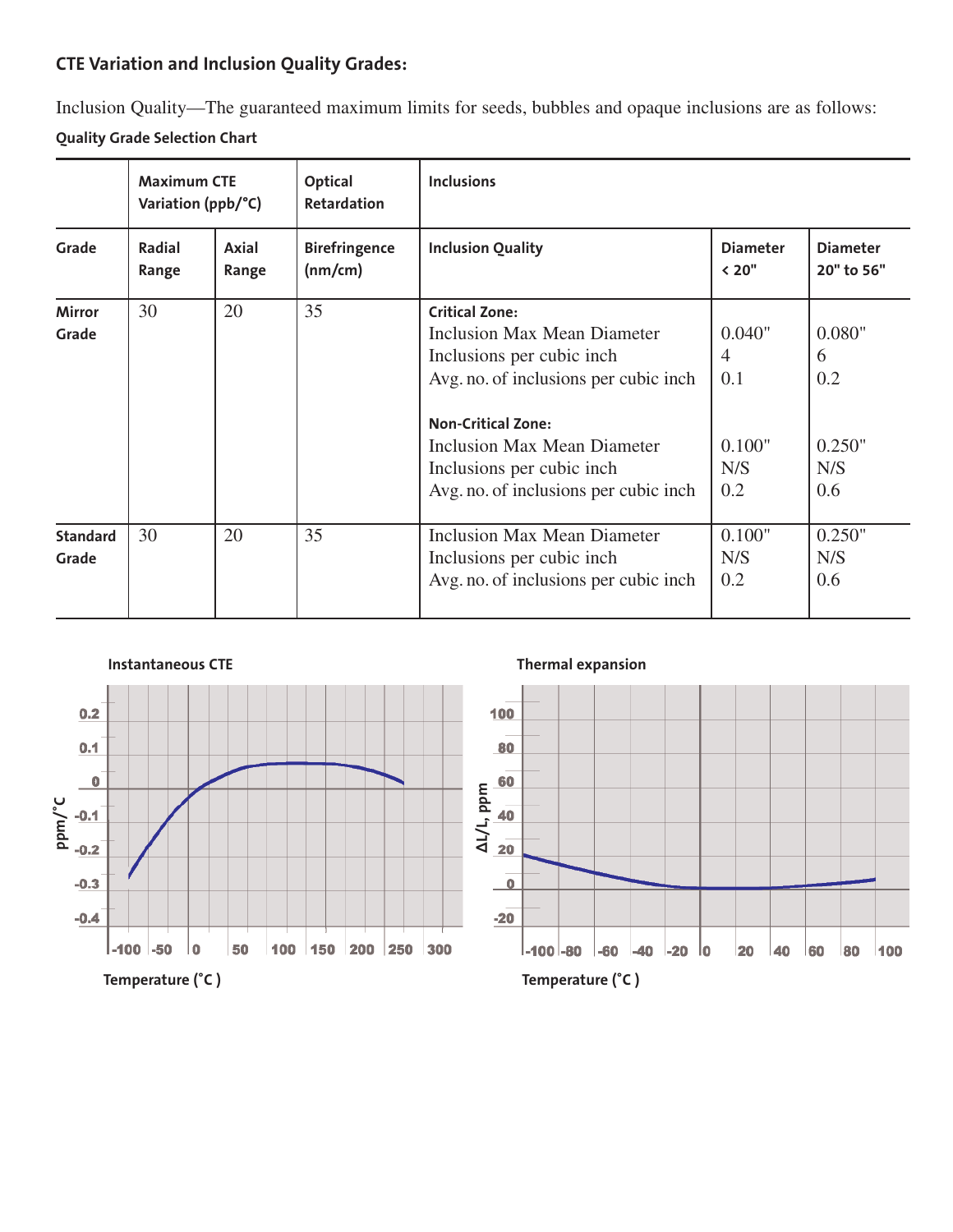# **Properties:**

Unless otherwise stated, all values @ 25 ºC

# **Thermal Properties:**

| Mean coefficient of thermal expansion<br>5–35 °C ( $\infty$ ) | $0 \pm 100 \times 10^{9}$ /K<br>$[0 \pm 100 \text{ ppb}$ <sup>o</sup> C] | Mean specific heat $(C_p)$     | 767 J/kg<br>$[0.183 \text{ cal/g}]$               |
|---------------------------------------------------------------|--------------------------------------------------------------------------|--------------------------------|---------------------------------------------------|
| Thermal conductivity (K)                                      | 1.31 w/(m $\cdot$ °C)<br>[1.31 kcal/(m $\cdot$ hr $\cdot$ °C)            | Strain point                   | 890 °C [1634 °F]                                  |
| Thermal diffusity (D)                                         | $0.0079$ cm <sup>2</sup> /s                                              | Annealing point                | 1000 °C [1832 °F]                                 |
| D.C. volume resistivity, $200 \degree C$ ,<br>100Hz(R)        | $10^{11.6}$ ohm • cm                                                     | Softening point<br>(estimated) | 1490 °C [2714 °F]                                 |
| <b>Mechanical Properties:</b>                                 |                                                                          |                                |                                                   |
| Poisson's ratio $(V)$                                         | 0.17                                                                     | Specific stiffness $(E/\rho)$  | $3.12 \times 10^6$ m [1.23 x 10 <sup>8</sup> in.] |
| Ultimate tensile stress (MOR)                                 | 49.8 MPa [7220 psi]                                                      | Shear Modulus (G)              | 29.0 GPa [4.20 x 10 <sup>6</sup> psi]             |
| Knoop Hardness, 200g load                                     | $460 \text{ kg/mm}^2$                                                    | Bulk Modulus (K)               | 34.1 GPa [4.95 x 10 <sup>6</sup> psi]             |
| Density $(\rho)$                                              | 2.21 g/cm <sup>3</sup> [0.079 lbs./in <sup>3</sup> ]                     | Elastic Modulus(E)             | 67.6 GPa [9.80 x 10 $^6$ psi]                     |

## **Chemical durability:**

- Excellent resistance to weathering.
- Exhibits virtually no surface clouding or electrical surface leakage when subject to attack by water, sulfur dioxide, and atmospheric gases.
- High resistance to attack by nearly all chemical agents.

| Solution @ 95ºC                      | <b>Test duration</b> | <b>Weight loss</b>          |
|--------------------------------------|----------------------|-----------------------------|
| <b>5% HCI</b>                        | 24 hrs.              | $< 0.01$ mg/cm <sup>2</sup> |
| 5% NaOH                              | 6 hrs.               | $0.9$ mg/cm <sup>2</sup>    |
| .02N Na <sub>2</sub> CO <sub>3</sub> | 6 hrs.               | $0.02$ mg/cm <sup>2</sup>   |
| 5% $H_2SO_4$                         | 24 hrs.              | $< 0.01$ mg/cm <sup>2</sup> |
| H <sub>2</sub> O                     | 24 hrs.              | $< 0.01$ mg/cm <sup>2</sup> |

- CTE verification is achieved through a non destructive ultrasonic method.
- Stability—Excellent long term dimensional stability at room temperature. No residual figure change when taking a blank from 350ºC to water quench.
- Delayed elastic effect —There has been no measurable delayed elastic effect in TSG. This is an important consideration when large strain is present during fabrication or when environmental loading is present, such as during gravity release or dynamic control of active optics.
- No Measurable hysteresis results from thermal cycling regardless of the rate of temperature change.